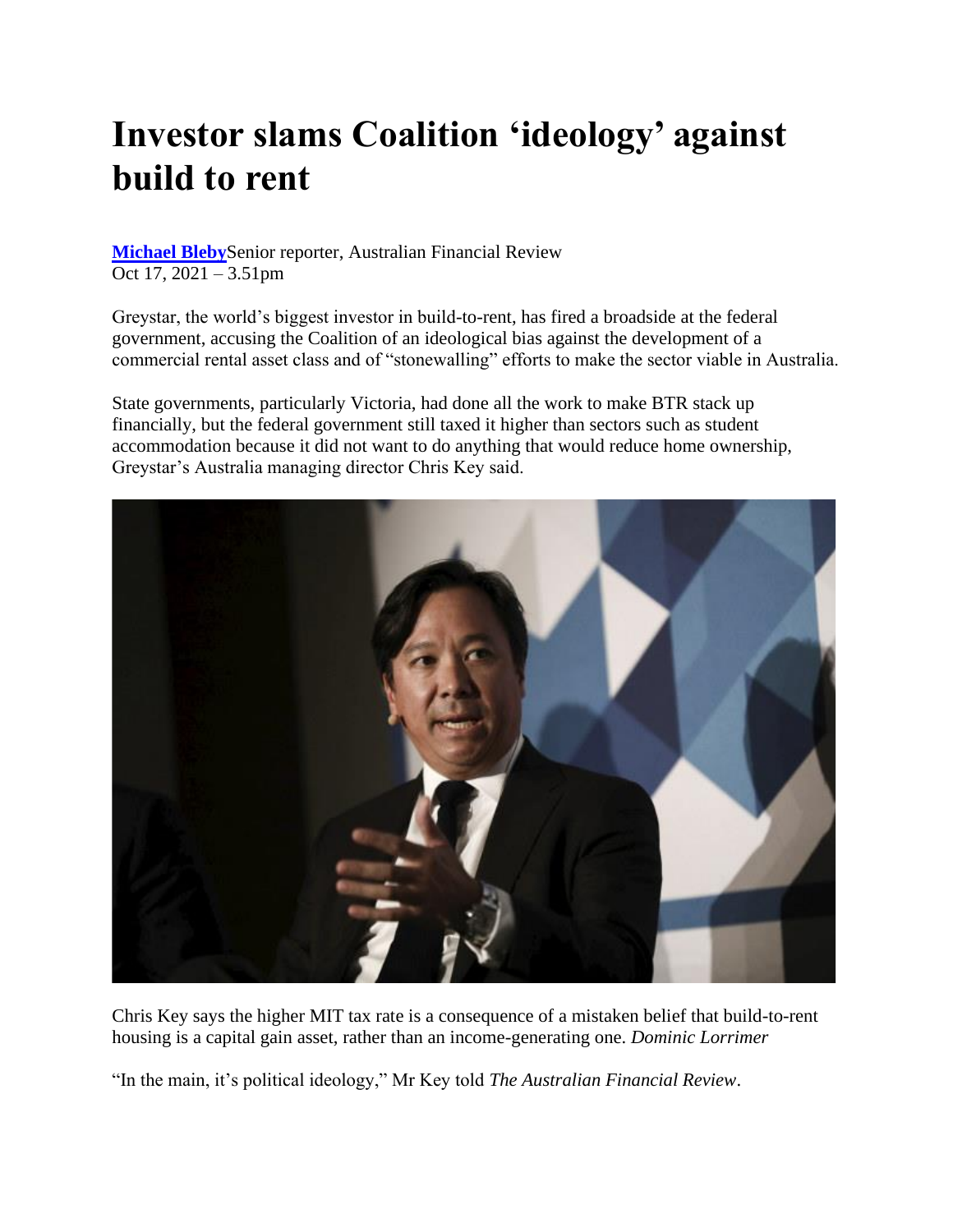"The Liberal Party's fundamental tenet is home ownership. They don't want to create a generation of renters."

The criticisms by Mr Key, whose company earlier this year [raised \\$1.3 billion to invest in the](https://www.afr.com/property/residential/greystar-s-record-1-3b-raise-for-build-to-rent-20210210-p5715s)  [emerging sector,](https://www.afr.com/property/residential/greystar-s-record-1-3b-raise-for-build-to-rent-20210210-p5715s) are the loudest to date of the 30 per cent withholding tax Prime Minister Scott Morrison imposed on investment in the sector [in 2017 when he was Treasurer.](https://www.afr.com/policy/economy/buildtorent-investors-ambushed-by-scott-morrisons-sudden-trust-change-20170915-gyigzj)

## Advertisement

With housing affordability firmly back on the agenda as record-low interest rates drive prices ever higher, the comments may also make the issue again a battlefront in the next federal election between the government and opposition Labor Party – which at the last election said it would halve the tax rate to 15 per cent.

Mr Key said polling work his sector had done with lobby groups showed, however, that the emergence of a build-to-rent sector was not a "hot-button" issue that would cost the Coalition votes in a federal election.

All the heavy lifting on this housing solution has been done by the states and the feds have done absolutely nothing.

## — Greystar's Chris Key

"This is not a vote swinger," he said. "It is not going to change whether they do or do not win the next election."

Equal taxation of BTR housing and other commercial sectors such as student accommodation and hotel property was still needed to "unlock a lot more" investment in the emerging asset class, Mr Key said.

"All the heavy lifting on this housing solution has been done by the states and the feds have done absolutely nothing despite the fact that Michael Sukkar, in multiple lunches, round tables and discussions, said, as the housing minister, when the states do their share of the heavy lifting, then we will look at it again," he said.

"They are just stonewalling the whole thing."

Mr Sukkar said the federal government was not trying to hinder the growth of a BTR sector but would not change the taxation of it.

"The Morrison government is committed to encouraging institutional investment in affordable housing, while also ensuring that individual Australian investors are not disadvantaged compared to foreign investors," he said.